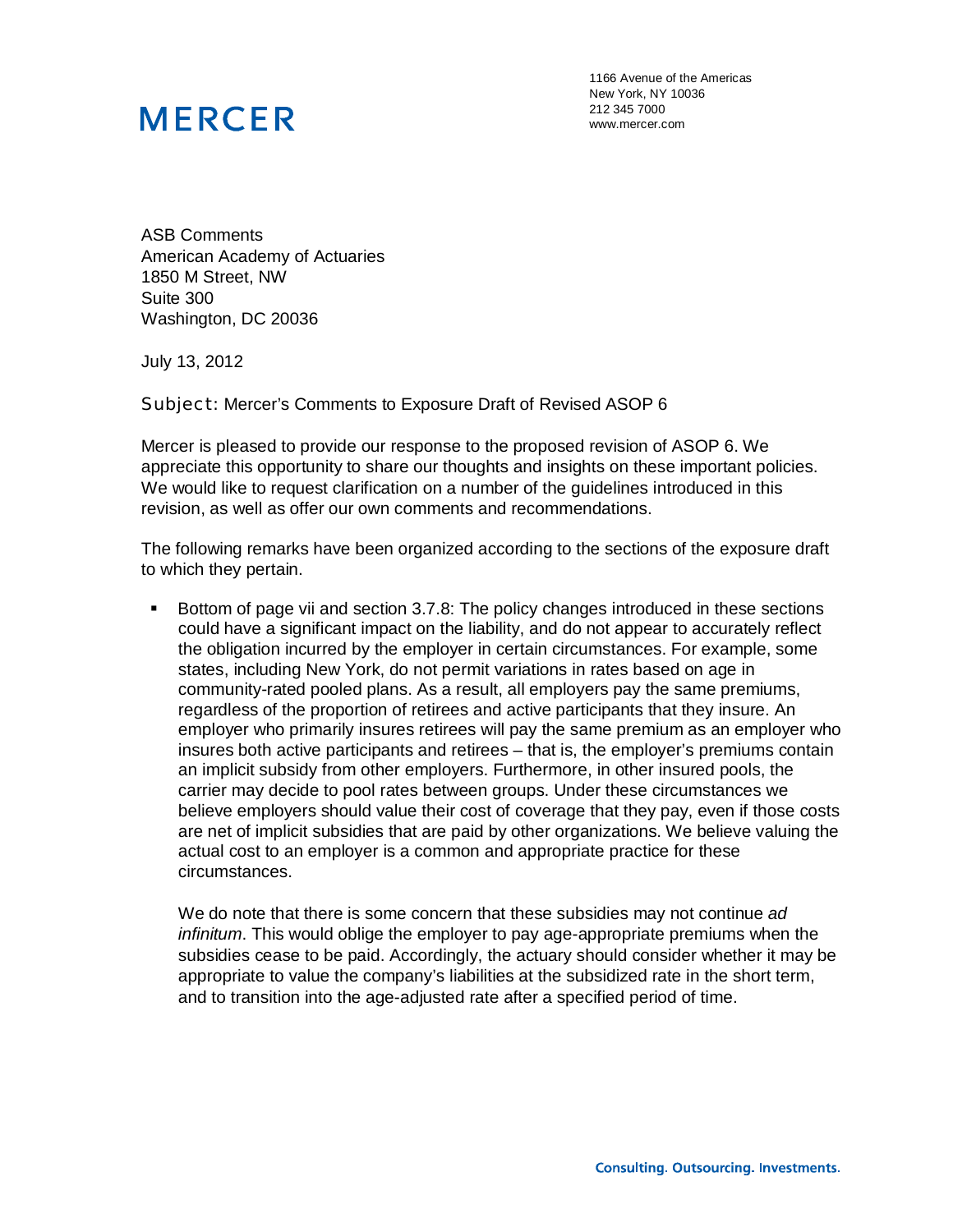## **MERCER**

Page 2 July 13, 2012 ASB Comments American Academy of Actuaries

 Section 3.7.1.a: We request clarification on the requirements outlined in this section. Would the actuary be required to review a claims triangle to set the starting claim cost assumption? Such a requirement would increase both the time and cost associated with the valuation. However, in our experience, it is likely that the resulting improvement in the quality of the estimate typically will be minimal.

Alternatively, perhaps the actuary could simply assume a time lag of one to three months for paid claims. This approximation is common practice. In the event that there is an unusual occurrence, such as a precipitous drop in paid claims, further analysis may be warranted.

- Section 3.15: We suggest clarifying that the actuary should consider the incurred but not paid (IBNP) liability of retirees. If a retiree medical valuation projects future incurred costs, a separate liability is necessary for claims previously incurred that have not yet been paid. However, we have found that there are varying practices regarding whether a prospective valuation of retiree medical liabilities should be considered to implicitly include the IBNP liability.
- Section 3.18: We recommend mentioning another situation in which the actuary would be permitted to use approximation methods; in particular, if the liability is small relative to the employer's total liabilities. A practical example of this would be an approximation that could overstate or understate a liability of \$200,000 by 10% for a company with a market value over \$10 Billion. In this situation, an approximation method is reasonable because the potential error introduced by the estimate will only have a minor impact on the company's overall financials.

In general, the degree of materiality used when valuing a client's plan is typically not the decision of the actuary. The client and the auditor are usually the ones responsible for making decisions about materiality, and this assessment is therefore out of the actuary's control. An example of this would be treatment of the excise tax. This tax often affects less than five percent of the liability, and it is consequently debatable whether or not the tax is material. It is the auditor who makes this judgment, not the actuary. Therefore, the ASOP should not assign responsibility to the actuary for this determination.

 Section 3.22: We are concerned by the notion that all signing actuaries are responsible for the overall valuation results. We believe that it is best practice for a retirement actuary and healthcare actuary to collaborate on a post-retirement benefit valuation.